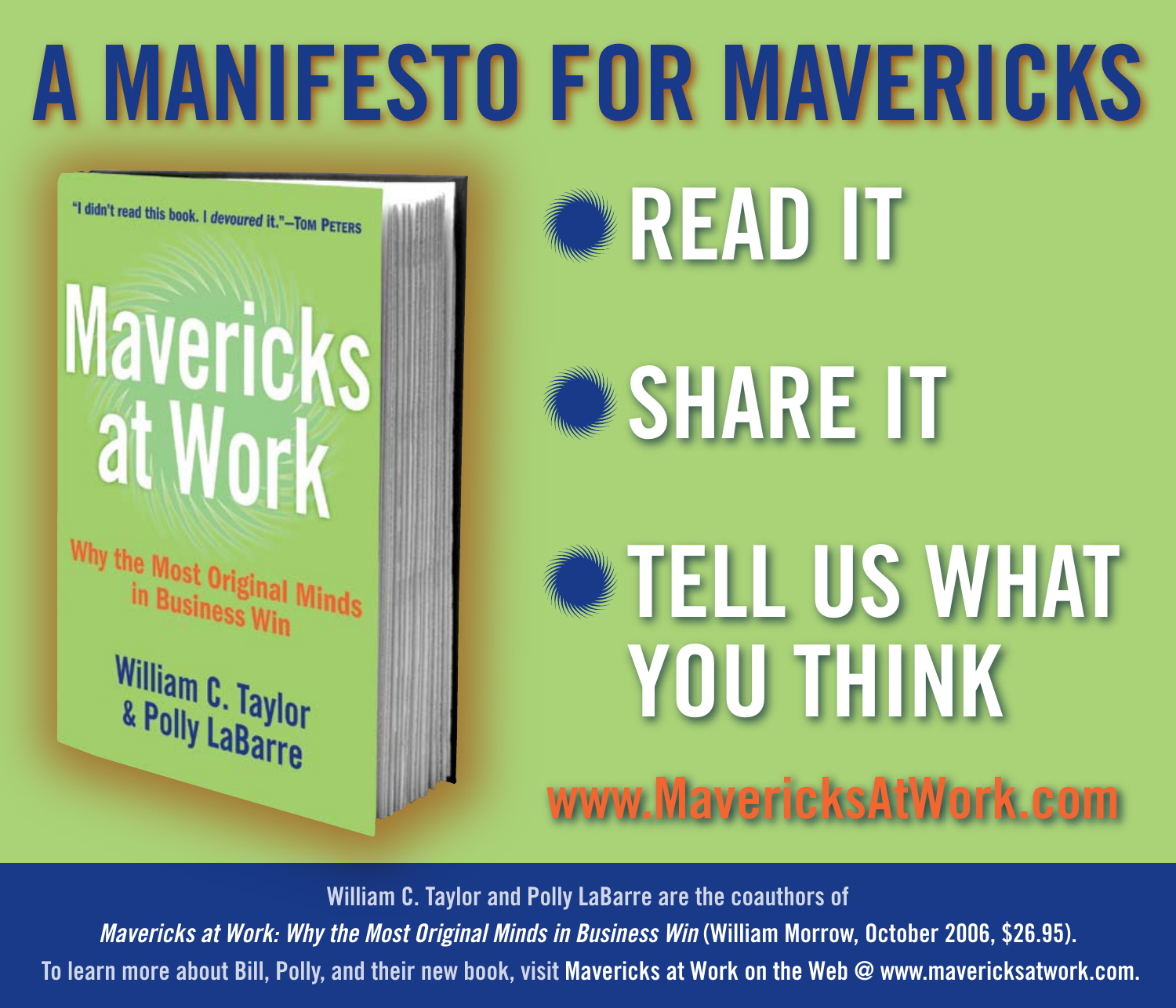### **PART I Beyond Business as Usual—The Maverick Promise**

 Business needs a breath of fresh air. We are, at last, coming out of a dark and trying period in our economy and society—an era of slow growth and dashed expectations, of criminal wrongdoing and ethical misconduct at some of the world's best-known companies. But NASDAQ nuttiness already feels like time-capsule fodder, the white-collar perp walk has become as routine as an annual meeting, and the triumphant return of me-first moguls like Donald Trump feels like a bad nostalgia trip, the corporate equivalent of a hair-band reunion.

 We've seen the face of business at its worst, and it hasn't been a pretty sight. It's time to rediscover the power of business at its best and to develop a better way to lead, compete, and succeed.

 The good news: Despite all the bleak headlines and blood-boiling scandals over the last five years, the economy has experienced a period of transformation and realignment, a power shift so profound that we're just beginning to appreciate what it means for the future of business—and for how all of us go about the business of building companies that work and doing work that matters.

 In industry after industry, organizations and executives that were once dismissed as upstarts, as outliers, as wildcards, have achieved positions of financial prosperity and market leadership. There's a reason the young billionaires behind the most celebrated entrepreneurial success in recent memory began their initial public offering (IPO) of shares with a declaration of independence from business as usual. "Google is not a conventional company," read their Letter from the Founders. "We do not intend to become one."

 That unconventional spirit is the defining spirit for the next era of business leadership. In an age of hyper-competition and non-stop innovation, the only way to stand out from the crowd is to stand for something truly unique. You can't do big things anymore—as a company, as a team, as an individual executive—if you're content with doing things a little better than everybody else. Originality has become the acid test of strategy.

 From airlines to grocery stores, from the glamour of hit movies to the mundane world of laundry detergent, business as usual is bust. The challengers have become the champions. And business belongs to the mavericks companies that dominate their markets by defying conventional wisdom, leaders who build great organizations by bringing out the best in everyone.

 Maverick companies aren't always the largest in their field; maverick entrepreneurs don't always make the cover of the business magazines. But mavericks do the work that matters most—the work of originality, creativity, and experimentation. They demonstrate that you can build companies around high ideals and fierce competitive ambitions, that the most powerful way to create economic value is to embrace a set of values that go beyond just amassing power, and that business, at its best, is too exciting, too important, and too much fun to be left to the dead hand of business as usual.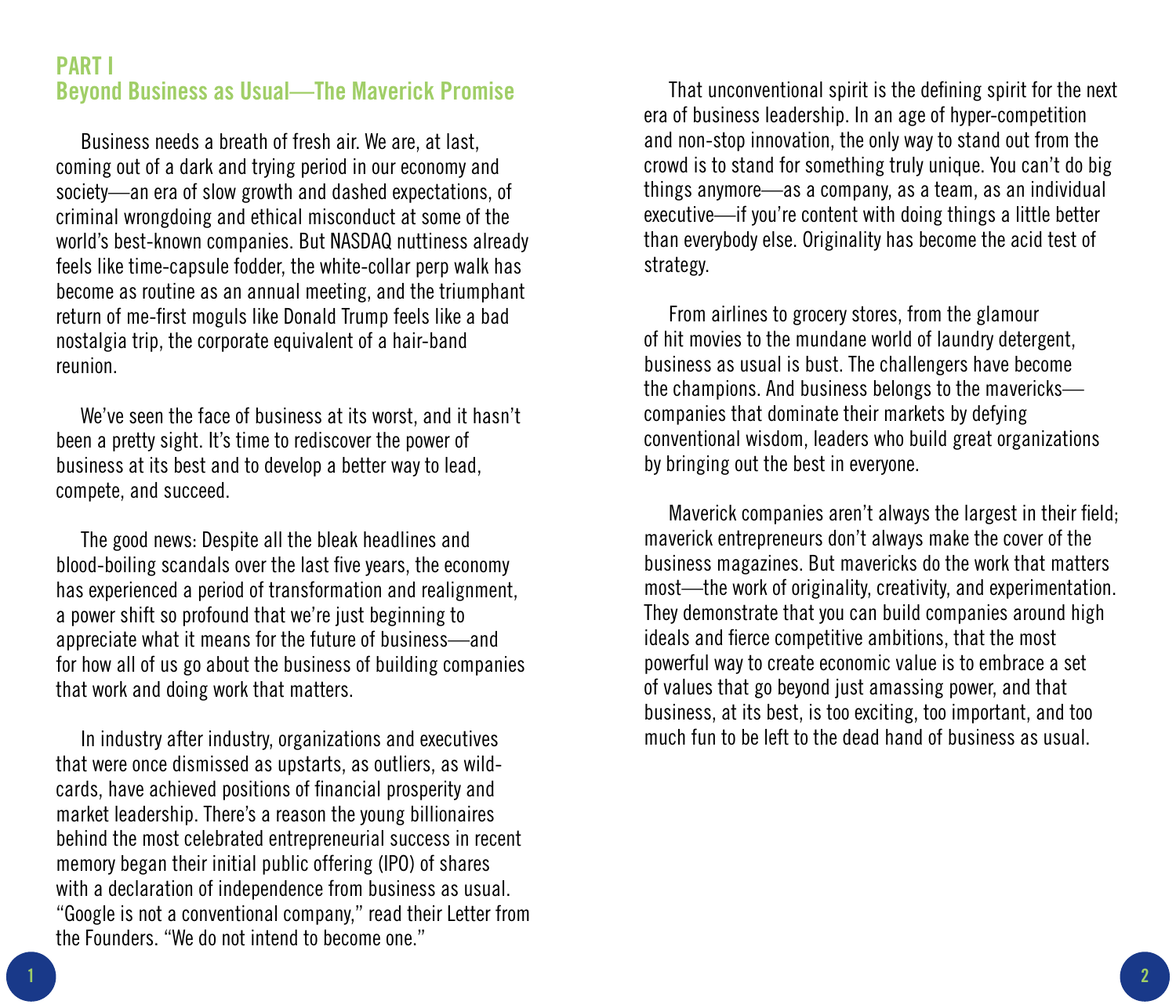### **PART II Maverick Messages—The Next Agenda for Business**

 Alan Kay, the celebrated computer scientist, put it memorably some 35 years ago: "The best way to predict the future is to invent it." We believe that a new generation of hard-charging companies, change-oriented executives, and breakthrough-minded entrepreneurs is inventing a more exciting, more compelling, more rewarding future for business. Across the economy, mavericks are winning big at business—attracting millions of customers, creating thousands of jobs, generating tens of billions of dollars of wealth—by rethinking the logic of how business gets done. They have devised provocative and instructive answers to four of the timeless challenges that face organizations of every size and leaders in every field: how you make strategy, how you unleash new ideas, how you connect with customers, how your best people achieve great results.

 There are, of course, many ways to be a maverick experimentation and individuality go with the territory. But most of the mavericks we've come to know, based on our in-depth access to 32 different organizations in a wide variety of industries, subscribe to a set of principles—about strategy, leadership, creativity, and success—that represent the new face of business at its best, a better way to compete, lead, and win. Here are four of those principles.

**1. Being different makes all the difference.** Winning companies don't just sell competitive products. They stand for important ideas—ideas that shape the future of their industry, ideas that reshape the sense of what's possible among customers, employees, and investors. Behind every maverick company we've come to know is a distinctive and disruptive sense of purpose—and the companies with the clearest sense of purpose win.

 Is there any more powerful example of this message than Southwest Airlines? For decades, Southwest was dismissed as a flighty sideshow to the blue-chip airlines that ruled the sky. Today, it is celebrated as the only major airline that generates consistent growth, creates (rather than eliminates) jobs, and generates real shareholder wealth. From a financial perspective, the airline industry ranks among the least-attractive businesses of all time—the established carriers lost a combined \$30 billion from 2001 through 2004. But over its lifetime, Southwest has been among the best-performing stocks in any industry. Indeed, if you were smart enough to have invested \$10,000 in the company's IPO back in 1972, you'd have more than \$10 million today—a 1,000:1 return on your money.

 Southwest didn't achieve these spectacular results because its fares were a little lower than Delta's or its service was a little friendlier than the not-so-friendly skies of United. It achieved those results because it re-imagined what it meant to be an airline and why you'd want to be in the industry in the first place. Southwest's leaders don't think of themselves as merely being in the airline business. They think of themselves as being in the freedom business. Their purpose is to democratize the skies—to make it as flexible and affordable for rank-and-file Americans to travel as it is for the well-to-do. The unique elements of its economic model—the strategies that create so much economic value—are a direct result of the value system that inspires the organization. That's instructive: Maverick leaders don't just strive to build high-performance companies. They champion high-stakes agendas. They create a competitive edge around an edgy critique of their industry. They present a fresh take on the world that clicks with customers, energizes employees, and shapes their business: which markets they target, which customers they serve, what messages they send.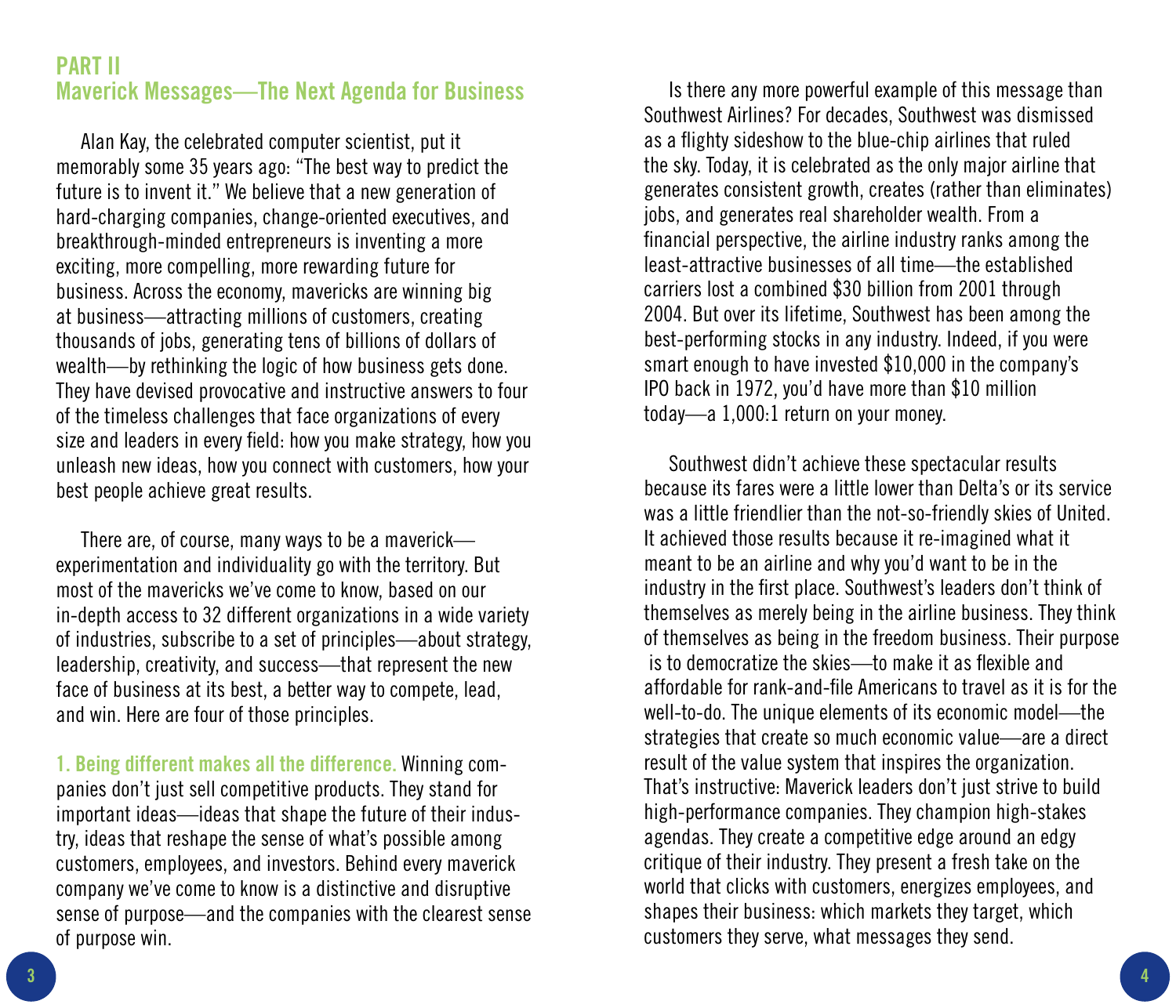ING Direct, the fast-growing Internet bank, is a classic example of a high-performing maverick whose disruptive presence is based not on the speed of its technology but the originality of its point of view. ING Direct is to banking what Southwest is to airlines—a maverick player that thrives by challenging the status quo and offering alternatives to the worst practices of its rivals. The leaders of ING Direct declare that the purpose of their company is to "lead Americans back to savings"—to serve as an antidote to a toxic financial culture that encourages individuals to save too little, spend too much, and make investments that are far too risky. In less than six years, the company's deeply held ideas and brash attitude in the marketplace has attracted nearly four millions customers—and \$40 billion worth of deposits. Ideas matter: The only sustainable form of market Leadership is thought leadership.

**2. Sharing your values beats selling value.** There is a tension at the heart of the relationship between most companies and their customers. Companies are offering better deals than ever, literally the best bargains in history. It has never been cheaper to fly from Dallas to Los Angeles, to make a phone call from Boston to Brussels, to buy a laptop computer or a DVD player. Yet the more companies raise quality and lower prices—and the more they spend on flashy ads and frantic promotions—the less they seem to impress their customers. All the market research arrives at the same conclusion: There is a customer-satisfaction crisis across the economy. There's a simple reason for this apparent contradiction: When just about everything keeps getting cheaper and better, offering customers something that's a little cheaper and better today won't win them over—because something else is bound to be cheaper and better tomorrow. It was Clare Booth Luce who wrote, "No good deed goes unpunished." The business world has its own version of that ubiquitous aphorism: "No good deal goes unchallenged."

 That's why the most precious asset in business is an emotional connection with customers, a psychological contract that redefines expectations and reinvents a category. Think about Starbucks. Seattle's espresso empire is one of the true entrepreneurial miracles of the last two decades—more than an iconic brand, more than a growth company, it's a destination and an institution that has become a recognizable piece of the American landscape—a so-called "third place" between home and work where people meet, think, relax, listen to music, check email (and, by the way, happily spend \$3.50 for a latte). Starbucks doesn't just sell coffee. It offers a sense of connection.

 Commerce Bank, a standout performer in the hum-drum world of retail banking, looks directly to the Starbucks phenomenon as a source of inspiration and differentiation. The bank embraces what it calls "retailtainment" to make the experience of dealing with its employees colorful, convenient, and flat-out fun. Commerce has attracted more than \$35 billion in deposits not by offering the highest interest rates in New York City, Philadelphia, or the other ultra-competitive cities in which it operates, but by providing the most inviting and entertaining atmosphere—by creating a company that people go out of their way to do business with, even if they can get a slightly higher interest rate from the boring bankers down the street. Experiences matter: People want to do business with companies that share their values and put those values on display in a consistent and engaging way.

**3. Nobody is as smart as everybody.** If you believe, as we do, that behind every maverick company is a set of distinctive and disruptive ideas, then the obvious question is: Where do great ideas come from? The answer is: They can come from anywhere in the world, and anyone in the world, if you're smart enough to ask.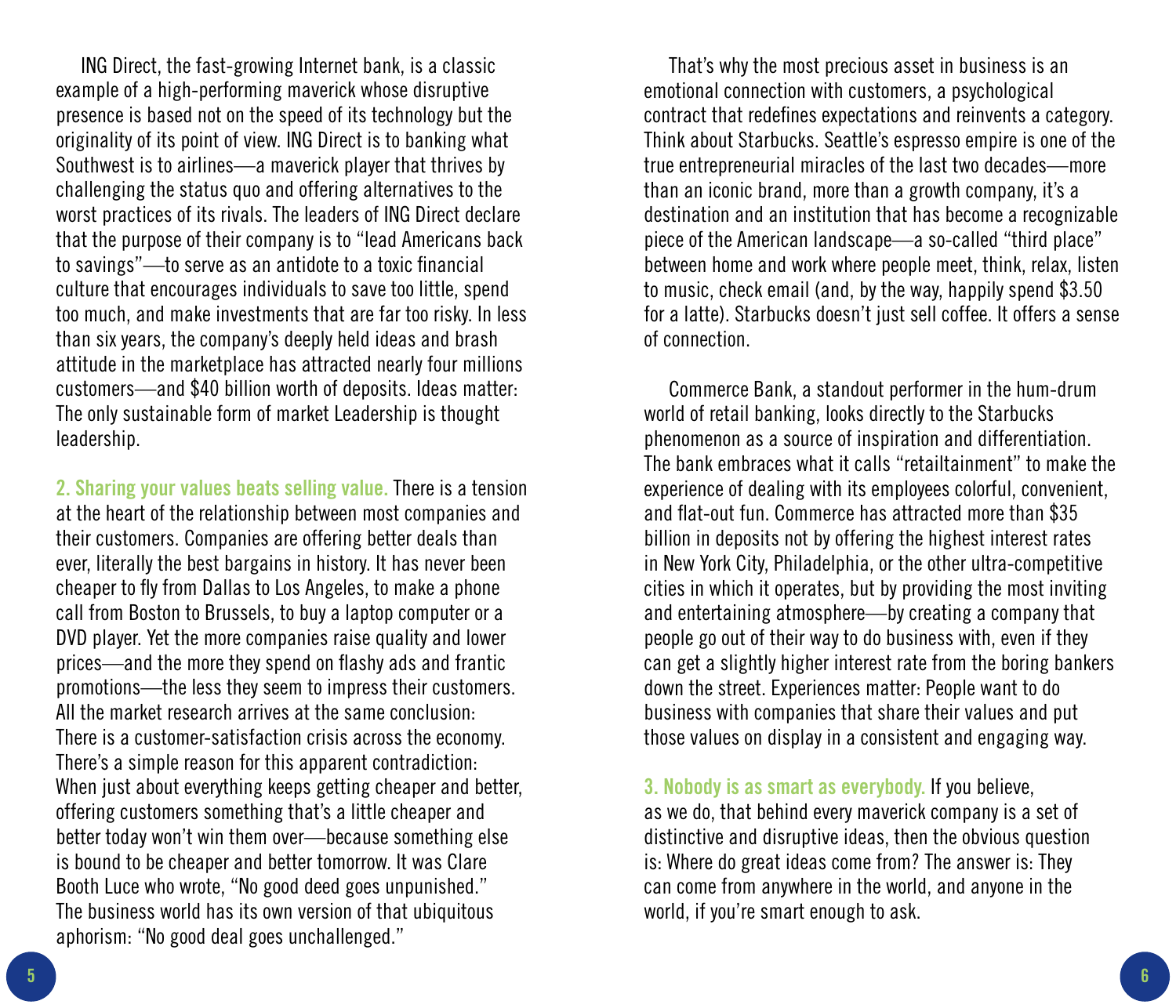This is a big change. Business leaders used to assume that if they were in charge, they were supposed to have all the answers, the boss did the thinking, the troops did the work. When it came to generating ideas, if you were the CEO, or the head of a business unit, or the leader of a team, you were, by definition "the smartest person in the room"—whatever room you happened to be sitting in.

 That's the old world of innovation. The new world of innovation is built on the principle that "nobody is as smart as everybody."

 Tim O'Reilly, founder of O'Reilly Media, the computer-book publisher, and a leading authority on open-source software, argues that innovation is no longer just about who has the most gifted scientists or the best-equipped labs. It's about who has the most compelling "architecture of participation." Which organizations make it fun, interesting, and rewarding for far-flung engineers and talented amateurs to contribute an idea or solve a problem? Ultimately, O'Reilly argues, the companies that are most likely to dominate their business are the ones most adept at harnessing the collective intelligence of everyone with whom they do business.

That's the mind-bending logic behind P&G's Connect  $+$ Develop initiative. A 170-year-old global giant has borrowed ideas from the nascent world of open-source software to rethink its whole approach to innovation. The company's leaders understand that not even an organization as big and rich as P&G can afford a do-it-yourself approach to innovation—not in a world where thousands, tens of thousands, hundreds of thousands of well-trained researchers are working in labs in Russia, China, and India, on all kinds of innovations that are relevant to the company's huge assortment of brands. That's why P&G looks outside the walls of its celebrated research labs, and beyond the breakthroughs

of its full-time scientists, to tap the brainpower of the whole world. Even though P&G employs many of the smartest scientists and engineers in their fields, its leaders understand that people don't have to work for the company in order to work with it—and not everybody can work for P&G.

Hence the aim of its Connect  $+$  Develop program: to import half of all new technologies and product ideas from outside the company. Not to outsource existing work from its labs, but to insource breakthroughs from anyone in the world and anywhere in the world—so long as those ideas are relevant to P&G's business.

 Your leadership mindset matters: Applying the new outside-in logic of innovation means abandoning familiar assumptions about where great ideas come from, who gets to be part of your organization, and how to inspire the best contributions from them.

**4. The people are the company.** It is the most ubiquitous platitude of corporate life: "People are our most important asset." The undeniable reality, of course, is that the human side of enterprise remains the ultimate backwater. Be honest: How many companies do you know that are as creative, as disciplined, as businesslike about the people factor in business as they are about finance, engineering, marketing?

 Over the years, as we've traveled the world to evaluate the changing state of business leadership, we've searched for those companies. We haven't found many. In fact, we haven't met all that many CEOs who could provide a compelling response to a simple question we like to ask when we visit an organization for the first time: Why would great people want to work here? (The answer, we add, can't be about salaries, bonuses, or stock options.) What is it about the ideas your company stands for, its point of view in the marketplace, the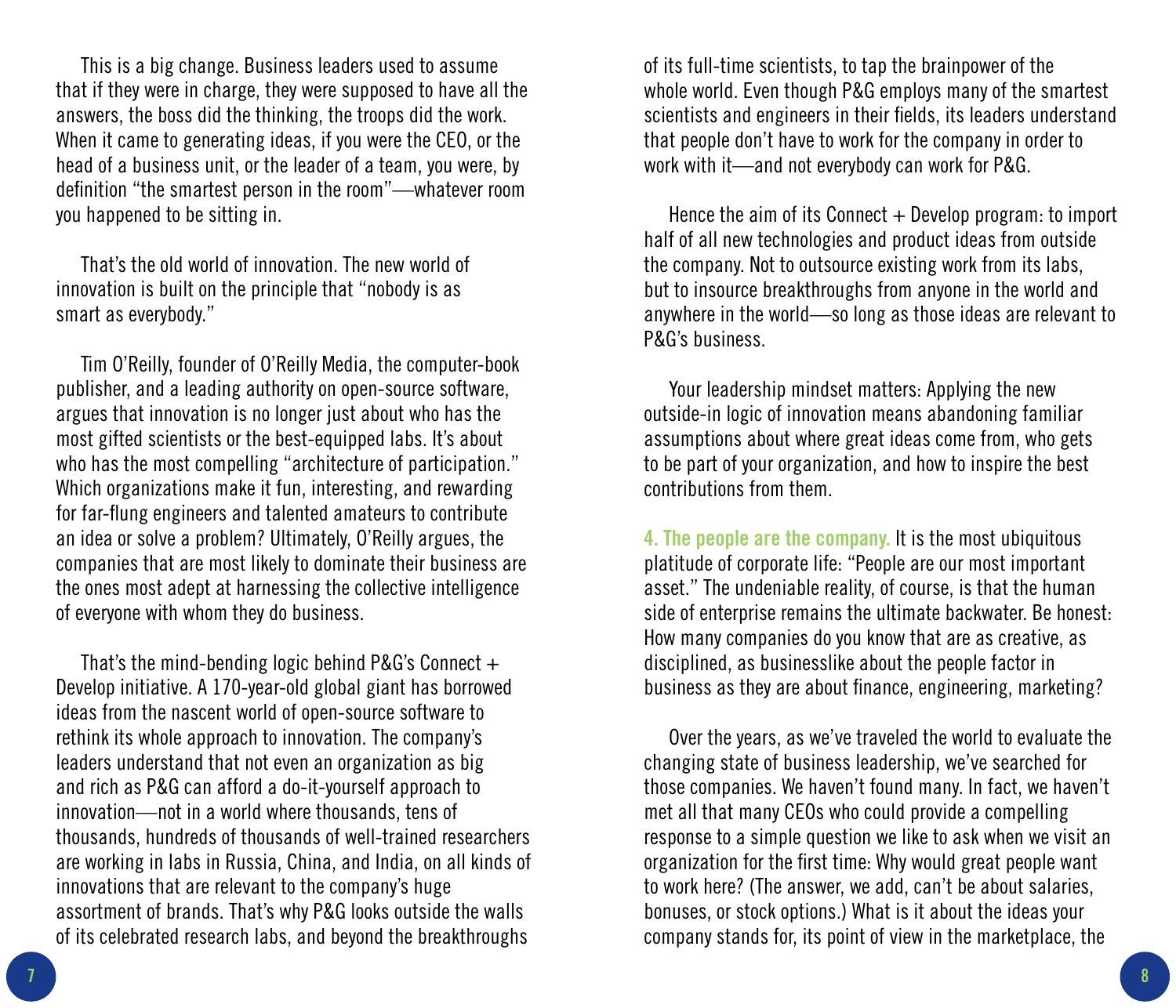ways in which employees interact with customers or collaborate with each other, that becomes irresistible to the best people in your industry?

 These are not trick questions. They are the building blocks of long-term prosperity. For one thing, you cannot have happy, satisfied customers if your organization is filled with unhappy, dissatisfied people. And the most direct way to fill a company with great ideas—in addition to opening its walls to outside brains—is to fill it with great people.

 That's why maverick companies are as unconventional and uncompromising about the people factor in business as they are about every other factor. They understand that among the most urgent business decisions they make is not just what new markets to enter or what new products to launch, but what new people to let in the door—whom to hire, and how to mold great teams out of gifted individuals. There is an iron-clad connection between your approach to the talent market and success in the product market.

 Few organizations understand this connection better than Pixar Animation Studios, which, among business pundits, has become a kind of entrepreneurial movie star. In early 2006, Walt Disney Company agreed to acquire Pixar in a deal valued at \$7.4 billion—not bad considering that Steve Jobs paid just \$10 million to gain control of the fledgling outfit back in 1986. From \$10 million to \$7.4 billion—that's what happens when you lead a studio that has produced an unbroken string of hits, mastered the art and science of digital animation, won 19 Academy Awards, and generated more than \$3 billion at the box office.

 Ultimately, though, Pixar's rise to stardom isn't about clever strategy, powerful technology, or affecting scripts. The company doesn't just make films that perform better than

standard fare. It makes its films differently—and, in the process, defies many of the familiar (and dysfunctional) conventions that have come to define how the move industry works. In an industry where talented individuals—actors, directors, studio bosses—spend much of their time jockeying for advantage and scheming against rivals, Pixar has mastered a distinctive model of all-for-one teamwork, symbolized by the central role that Pixar University plays in its operations.

 Pixar became the envy of Hollywood because it never "went Hollywood." Its powerful results in the marketplace relate directly to its wholly original approach to the workplace. How Pixar works explains why its films work so well with audiences. Talent matters: Any company or leader that aspires to unleash a disruptive presence in the marketplace needs to devise a distinctive approach to the workplace.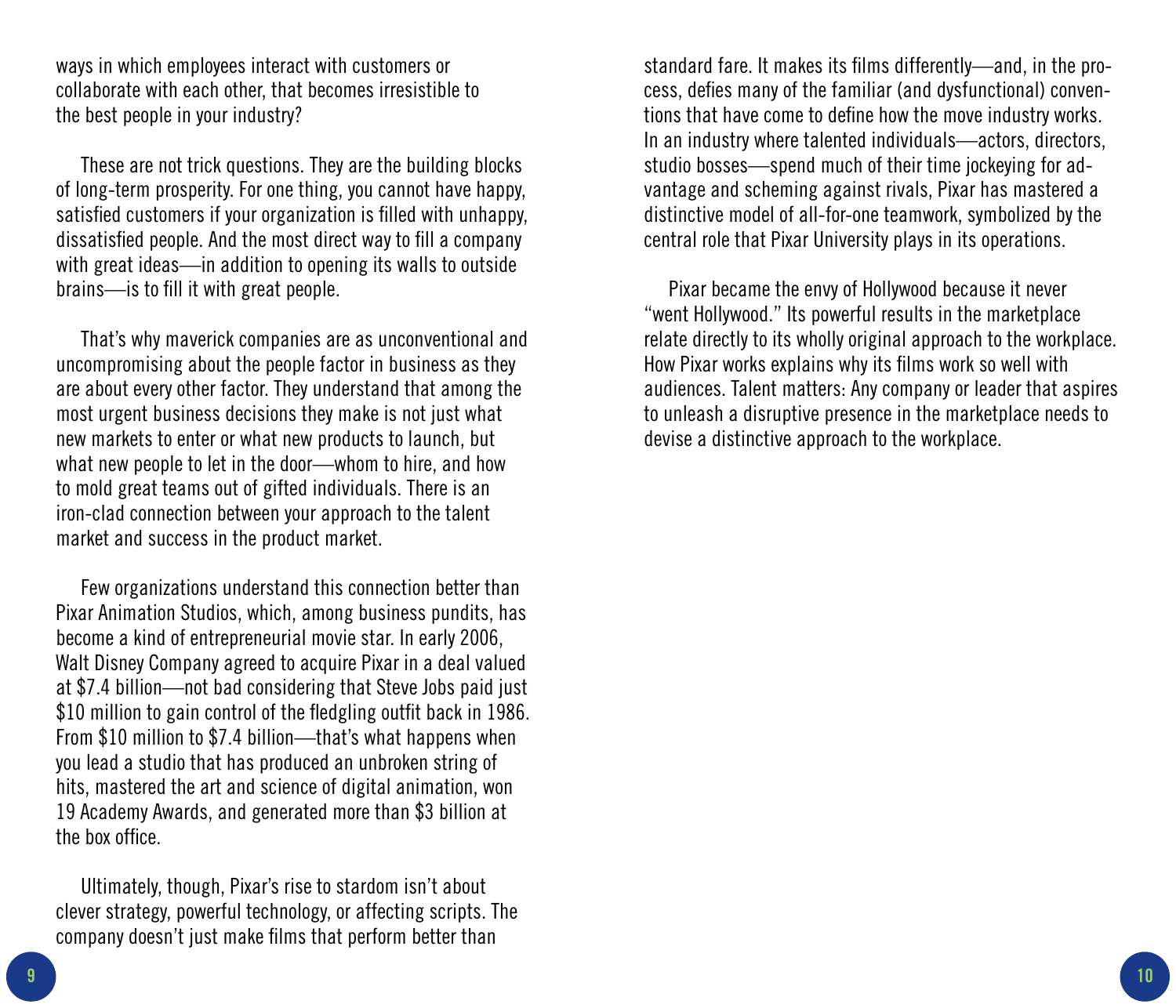### **PART III The Maverick Challenge—Ten Questions for Your Company (and Yourself)**

 We've made the case as forcefully as we know how that you can't do big things in business if you're content with doing things a little better than your rivals. That's the central message behind the performance of every company we visited and every executive whose work we explored in this manifesto and in our book. To help you put our messages to work, we've compiled ten questions that amount to a maverick challenge.

### **1. Is there a distinctive and disruptive sense of purpose that sets you apart from the competition?**

The best companies are the ones that stand for the most original and compelling ideas. What ideas are you and your company fighting for?

### **2. Can you be provocative without provoking a backlash?**

There's a difference between challenging the status quo and inviting retribution from rivals that are bigger, richer, and more ruthless than you. One key test of any would-be disruptor is whether he or she can also be a convincing diplomat.

### **3. If your company went out of business tomorrow, who would miss you and why?**

We first heard this question from advertising maverick Roy Spence, who tells us that he got it from Jim Collins of Good to Great fame. Whatever the original source, the question is as profound as it is simple—and worth taking seriously.

### **4. Are you the kind of person that other smart people want to work with?**

If you expect outsiders (or even colleagues) to share their

best ideas with you, then don't be surprised when they expect something in return. It can be money, it can be recognition, but more often than not, what draws people into open-source projects is the chance to push themselves and develop their skills.

### **5. Can you make innovation fun?**

Ideas are serious business, but if you're working to tap the brainpower of outside-the-mainstream contributors, then you have to work to keep your open-source project colorful, dramatic, and energetic.

### **6. Do you treat different customers differently?**

If your goal is to establish a psychological contract with customers, then almost by definition you won't appeal to all customers. One test of how committed a company is to its most important customers is how fearless it is about ignoring (even offending) customers who aren't central to its mission. Not all customers are created equal.

### **7. Why should great people join your organization?**

The best leaders understand that the best rank-and-file performers aren't motivated primarily by money. Great people want to feel like impact players inside their organizations. Great people want to be surrounded with and challenged by other great people. Put simply, great people want to feel like they're part of something greater than themselves. Does your company give them that chance?

### **8. Do you know a great person when you see one?**

For organizations that are serious about competing on talent, who you are as a person is as important as what you know at a moment in time. That is, character counts for as much as credentials. Do you know how to conduct a character test?